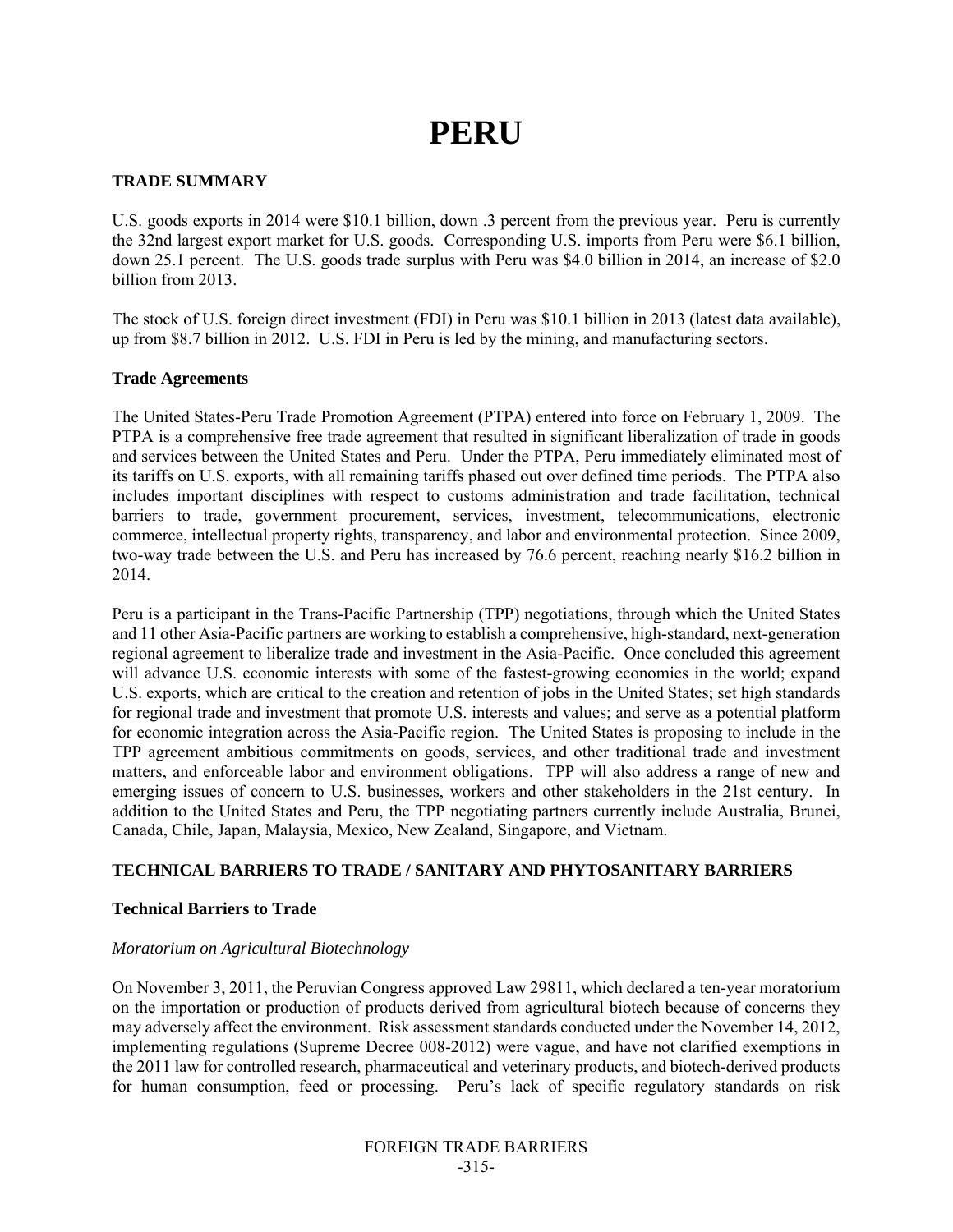assessments threatens to impede trade of both biotech seeds for controlled experiments as well as conventional seeds for planting.

U.S. government efforts to address concerns related to the moratorium have included frequent discussions with Peruvian government officials and business associations. Among other venues, the issue was raised by the United States at the annual meetings of the PTPA Standing Committee on Sanitary and Phytosanitary Measures (PTPA SPS Committee), held in June 2012, June 2013, and August 2014.

#### *Labeling of Foods Derived from Agricultural Biotech*

Article 37 of the Consumer Defense Code, approved by Congress in March 2011, mandates the labeling of products containing agricultural biotech ingredients. Although the law required publication of implementing regulations within 180 days of approval of the Consumer Defense Code, these remain pending as INDECOPI, the Peruvian government's intellectual property and consumer protection agency, struggles to draft implementing regulations that will not interrupt normal trade.

The law specifies that labels must detail the percentage of biotech content for each input that exceeds a minimum threshold of detection, instead of indicating that the final product contains biotech content, *i.e.,*  one or more ingredients derived from plants grown from biotech seeds. The scientific and technical considerations involved in setting minimum thresholds are highly complex and would require sophisticated and expensive regulatory capacity to set, monitor and enforce such standards that Peru currently lacks.

U.S. government efforts to engage on this issue have included repeated discussions with Peruvian government officials at both the working and policy levels. The issue was also raised during the meeting of the PTPA's Committee on Technical Barriers to Trade (PTPA TBT Committee) in June 2014.

#### *Labeling Requirements for "Unhealthy" Prepackaged Food Items*

President Humala signed the "Act to Promote Healthy Eating among Children and Adolescents" on May 16, 2013, which was notified to the WTO. The law establishes a mandatory front-of-pack warning statement on food labels for prepackaged foods that pass an established threshold for sugar, sodium, and saturated fats, and for all food products that contain trans-fats. The Act also establishes restrictions on advertising and promoting such food products to children and adolescents. Following approval of the law, Peru's Ministry of Health (MOH) had 60 days to develop implementing regulations. To date, MOH has not met this deadline; however, Peruvian authorities have confirmed they are developing the regulations and that they plan to notify any proposed regulations to the WTO. Once the WTO is notified, a 90-day period would be set for comment. The regulations would include a six-month period for entry into force. The United States will continue to engage with the Peruvian government on this issue as appropriate.

#### **Sanitary and Phytosanitary Barriers**

#### *Pork*

Peru requires that U.S. pork be shipped to Peru frozen, or be tested upon arrival in Peru, due to concern over trichinae, a parasitic nematode. The United States believes this requirement is unnecessary as U.S. producers maintain stringent biosecurity protocols that limit the incidence of trichinosis, the disease caused by eating undercooked pork infected with trichinae larvae, in the United States to extremely low levels.

The United States has requested that Peru revise these requirements for fresh and chilled pork and provided evidence to Peru in March 2012 that supports this request. The United States raised the issue at the PTPA

FOREIGN TRADE BARRIERS -316-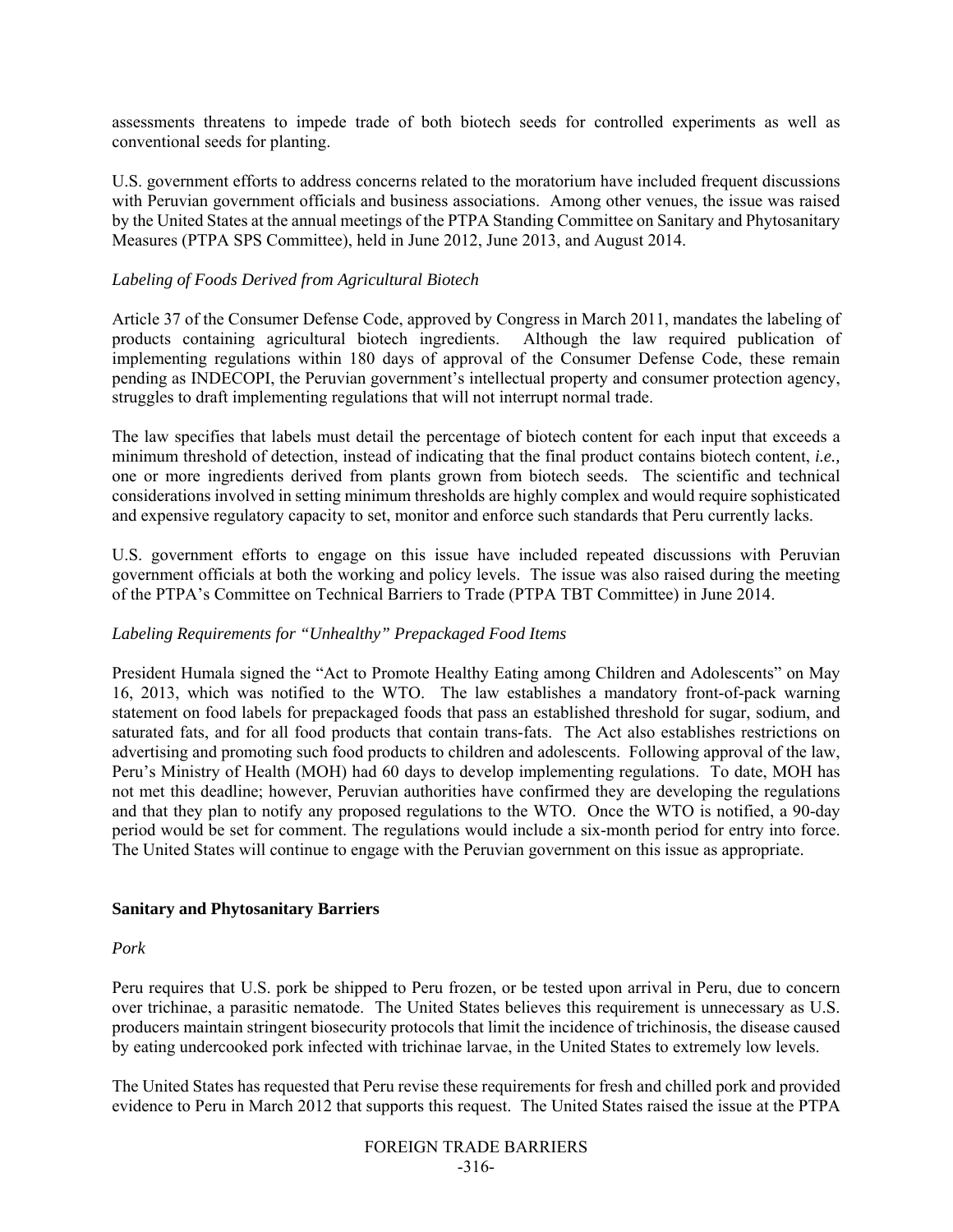SPS Committee meetings held in June 2012, June 2013, and August 2014. In March 2013, Peru requested that the United States complete a questionnaire so that they could initiate a risk assessment of pork shipments. The United States submitted the completed questionnaire in September 2013 and raised the issue again in a bilateral meeting in January 2015.

Peru is requesting U.S. government oversight surveillance and certification of export shipments. As the trichinae risk is so insignificant, the position of the United States is that no additional certification should be required. The United States will continue to engage with Peru in seeking a favorable resolution to the trichinae issue.

#### *Live Cattle*

Peru prohibits U.S. live cattle from entry into Peru ostensibly due to concerns over bluetongue, a viral disease that affects ruminants such as sheep and cattle, and bovine spongiform encephalopathy (BSE). The United States has requested the removal of the bluetongue measures, noting that the United States has been exporting cattle since the 1960s to the Western Hemisphere, including Central and South America, without a single clinical case of bluetongue reported in animals imported from the United States. Peru does not meet the conditions to self-declare itself free of bluetongue, since it neither undertakes surveillance nor maintains control programs. Following the World Organization for Animal Health (OIE) recognition of the United States as a country with negligible risk for bovine spongiform encephalopathy (BSE), the United States answered questions from Peru in a new proposal in September 2013. The proposal addresses BSE and other diseases of concern.

The United States continues to engage with Peru to re-open its market for U.S. live cattle closed since and has raised the issue at the PTPA SPS Committee meetings held in June 2012 and June 2013. The United States again raised these issues during the August 2014 PTPA SPS Committee Meeting, submitting complementary information on the status of bluetongue in Peru and details on the U.S. surveillance and control programs. The United States raised this issue in January 2015, and will continue to work with Peru to secure a favorable resolution to this issue.

## *Beef Export Verification (EV) Program*

Peru established sanitary requirements for importing U.S. beef into Peru under the PTPA on October 10, 2006. The requirements included certification that Canadian beef and specified risk materials (SRMs), such as spinal cord, brain, eyes and other organs, were not being imported into Peru. This condition could only be met at the time through the establishment of an export verification (EV) program, administered by the U.S. Department of Agriculture.

Since the implementation of the PTPA, the sanitary conditions regarding beef have changed. First, Peru granted access to Canadian beef on May 10, 2012, and subsequently, the OIE changed the sanitary status of the United States regarding BSE to negligible risk in May 2013.

In light of these developments, the United States has been engaging with Peru with the objective of updating the import requirements for U.S. beef such that the EV program will no longer be required. The issue was discussed at the PTPA SPS Committee meeting, held in August 2014, and again in a bilateral meeting in January 2015. The United States will continue its efforts to secure a favorable outcome.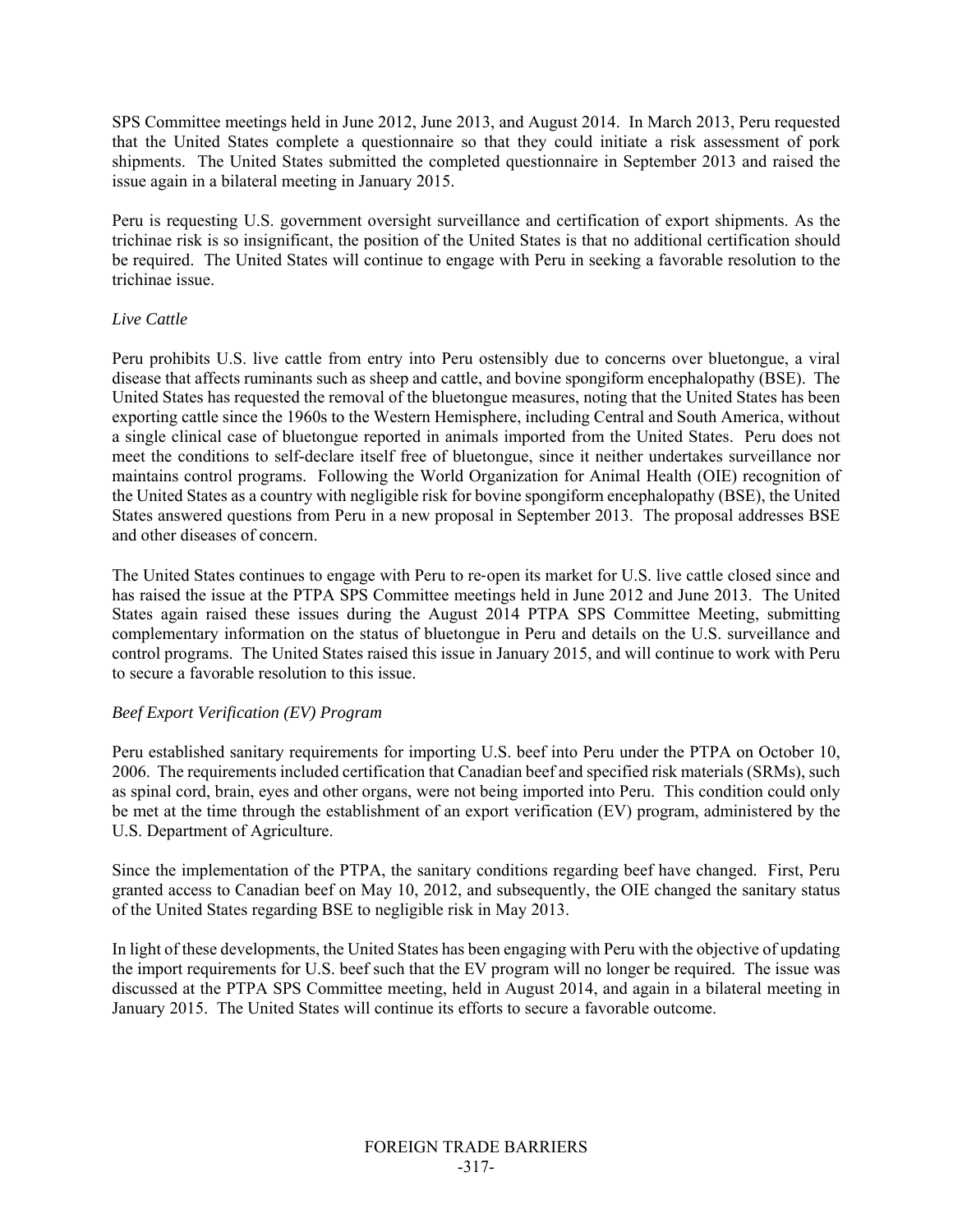#### **IMPORT POLICIES**

#### **Tariffs**

According to the WTO, Peru's average bound WTO tariff rate was 29.5 percent in 2013 and its average most favored nation (MFN) applied tariff rate was 3.4 percent. Under the PTPA, more than 80 percent of U.S. exports of consumer and industrial products now enter Peru duty-free. All remaining tariffs on U.S. consumer and industrial goods exports to Peru will be phased out by 2018. More than two-thirds of current U.S. agricultural exports enter Peru duty-free; the remaining tariffs on U.S. agricultural exports to Peru will be phased out by 2025. In accordance with its PTPA commitments, Peru has eliminated its price band system on trade with the United States.

#### **Nontariff Measures**

The Government of Peru has eliminated many of Peru's nontariff barriers, and under the PTPA, it subjects remaining measures, including subsidies, to additional disciplines.

Peru currently restricts imports of certain used goods, including used clothing and shoes (except as charitable donations), used tires, cars over five years old, and heavy trucks (weighing three tons or more) over eight years old. A 45-percent excise tax applies to used cars and trucks (compared to 20 percent for a new car). However, if these used cars and trucks undergo refurbishment in an industrial center in the south of the country (located in Ilo, Matarani, or Tacna) after importation, no excise tax applies.

Imported spirits are assessed an effective tax rate that is higher than the tax assessed on domesticallyproduced Pisco products, thus putting distilled spirits produced in the United States at a competitive disadvantage.

Peru currently requires that biopharmaceutical companies submit a "Batch Release Certificate" issued by the competent authority of the country of origin. The United States Food and Drug Administration (FDA) does not issue such certificates for all types of biological pharmaceuticals. As a result, this requirement adversely affects market access for some biologics produced in the United States. Other administrative processing requirements and duplicative product testing have a negative impact on access to the Peruvian market. For instance, the Peruvian Ministry of Health allows the registration of biosimilars of biologic drugs with only an affidavit that successful clinical trials have taken place and that the drug is safe for use. As a result, local companies can register biosimilar products that infringe on patented biologic drugs. In September 2014, the Ministry of Health proposed draft regulations that would close this loophole, but grandfather all biosimilar applications submitted under the old regime. There is currently no timetable on when these new regulations will be adopted.

Peru passed Presidential Supreme Decree DS053-2010-MTC in 2010, which requires exporters of remanufactured auto parts to provide documentation from the original manufacturer granting them consent to remanufacture and export the auto part.

## **GOVERNMENT PROCUREMENT**

The PTPA requires that procuring entities use fair, nondiscriminatory, and transparent procurement procedures, including advance notice of purchases and timely and effective bid review procedures for procurements covered by the Agreement. Under the PTPA, U.S. suppliers can bid on procurements of most Peruvian central government entities on the same basis as Peruvian suppliers. This includes procurements by covered state-owned enterprises, such as Peru's oil company and Peru's electrical company. Some American companies have commented that Peru's arduous bureaucratic requirements makes it challenging